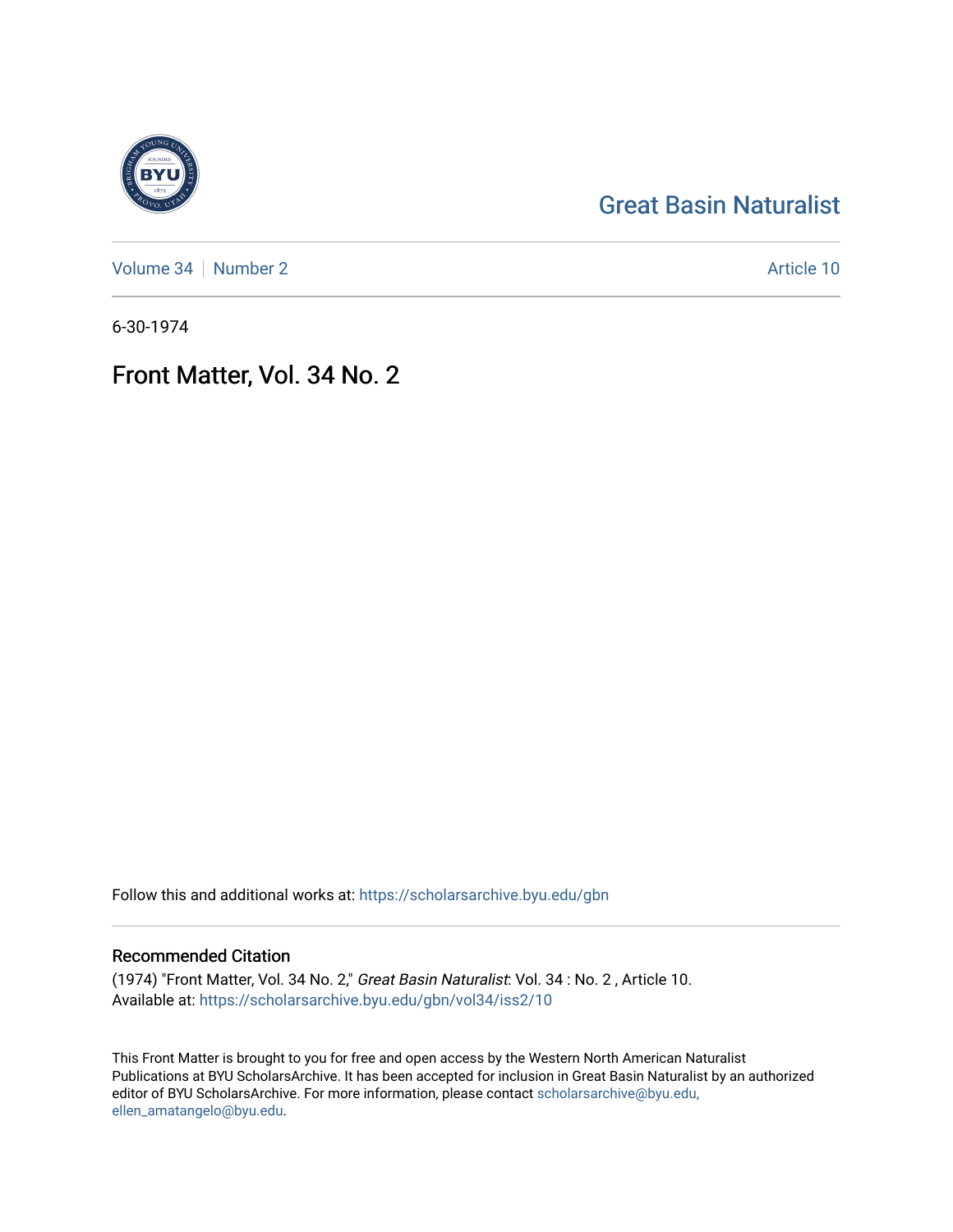Automotive Co.

Volume 31, No. 2 June 30, 1974



The

# Great Basin

## narquanter



PUBLISHID BY BIRGHAM YOUNG UNIVERSITY